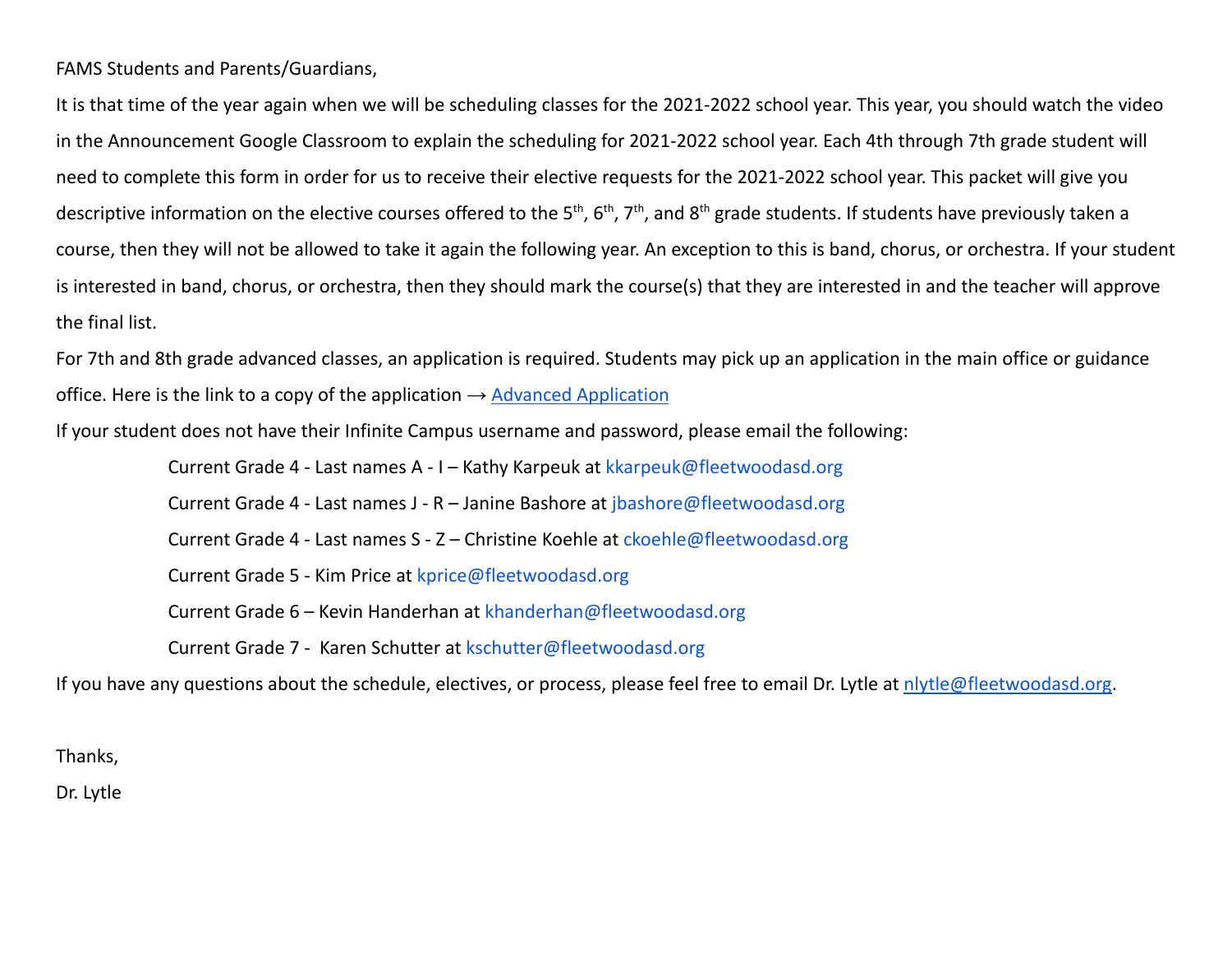# **Fleetwood Area Middle School Course Selection**

| Current Grade Level: _________ |
|--------------------------------|
|                                |
|                                |

# **Scheduling Information:**

- Every student will have: **Language Arts, Math, Science, Social Studies, Health and Physical Education, and Tiger Time**.
- Students wishing to take *Advanced Classes* in 7<sup>th</sup> and 8<sup>th</sup> grade will need to fill out an Advanced Application and meet the predetermined requirements listed on the **Advanced Application**. Applications are due by April 30th. We do not accept late applications for current students.
- If students would like to participate in **Band, Chorus, or Orchestra**, they will be approved by the Band, Chorus, or Orchestra Teacher before the start of the school year.
- The students will have up to one and a half periods of electives, which can equal at the most 6 electives that run 45 days each.

**Student Signature: \_\_\_\_\_\_\_\_\_\_\_\_\_\_\_\_\_\_\_\_\_\_\_\_\_**

**Parent Signature: \_\_\_\_\_\_\_\_\_\_\_\_\_\_\_\_\_\_\_\_\_\_\_\_\_\_**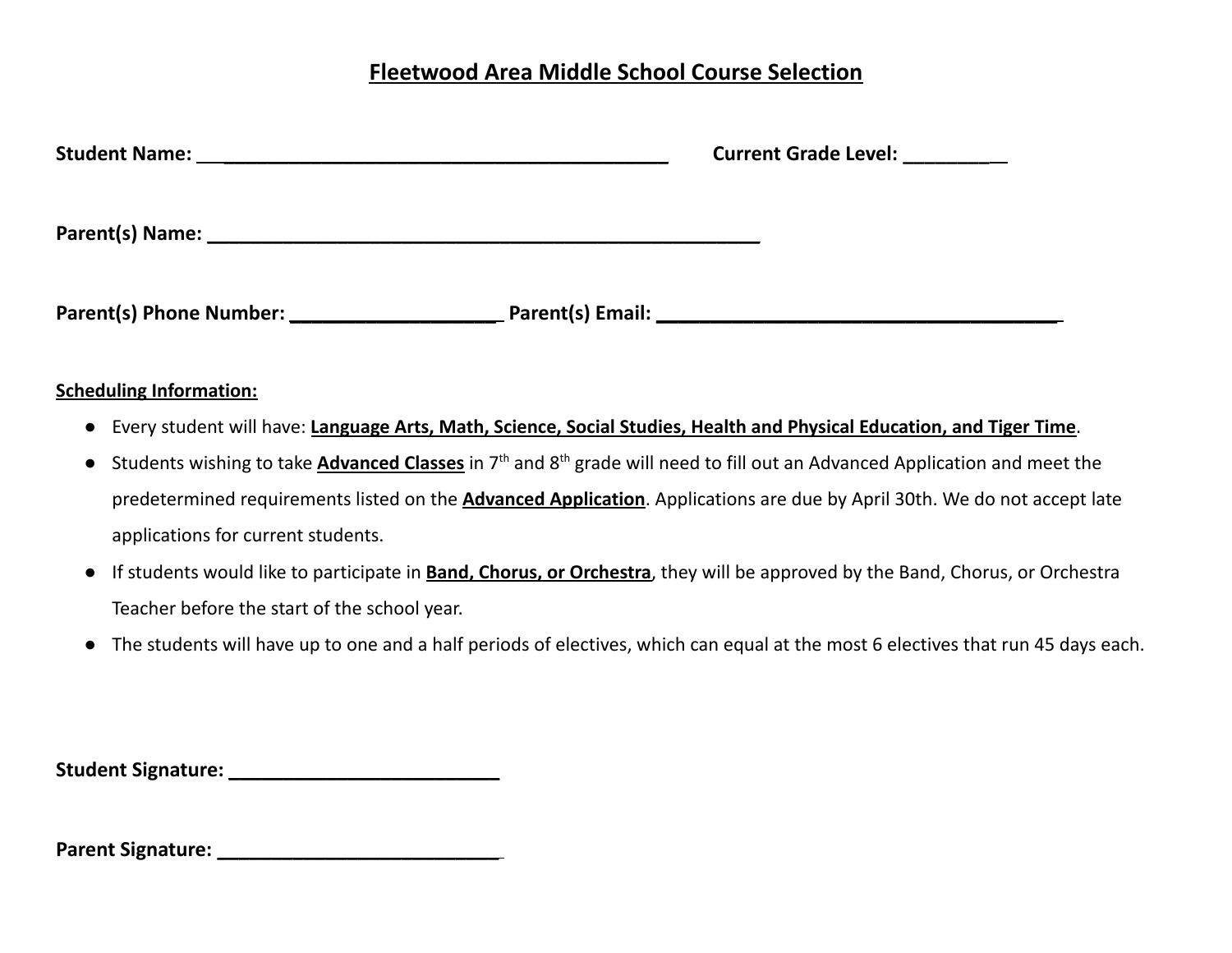Please write your top 6 choices on the left hand side that you really want to take and then 6 other choices that you would be okay with during the school year. Electives are never guaranteed, except for Band, Chorus, Orchestra, Spanish I, and German I, but we do **try our best. You can turn this paper into the main office.**

| <b>Top 6 Choices</b> | <b>Top 6 Alternative Choices</b> |
|----------------------|----------------------------------|
|                      |                                  |
|                      |                                  |
|                      |                                  |
|                      |                                  |
|                      |                                  |
|                      |                                  |
|                      |                                  |
|                      |                                  |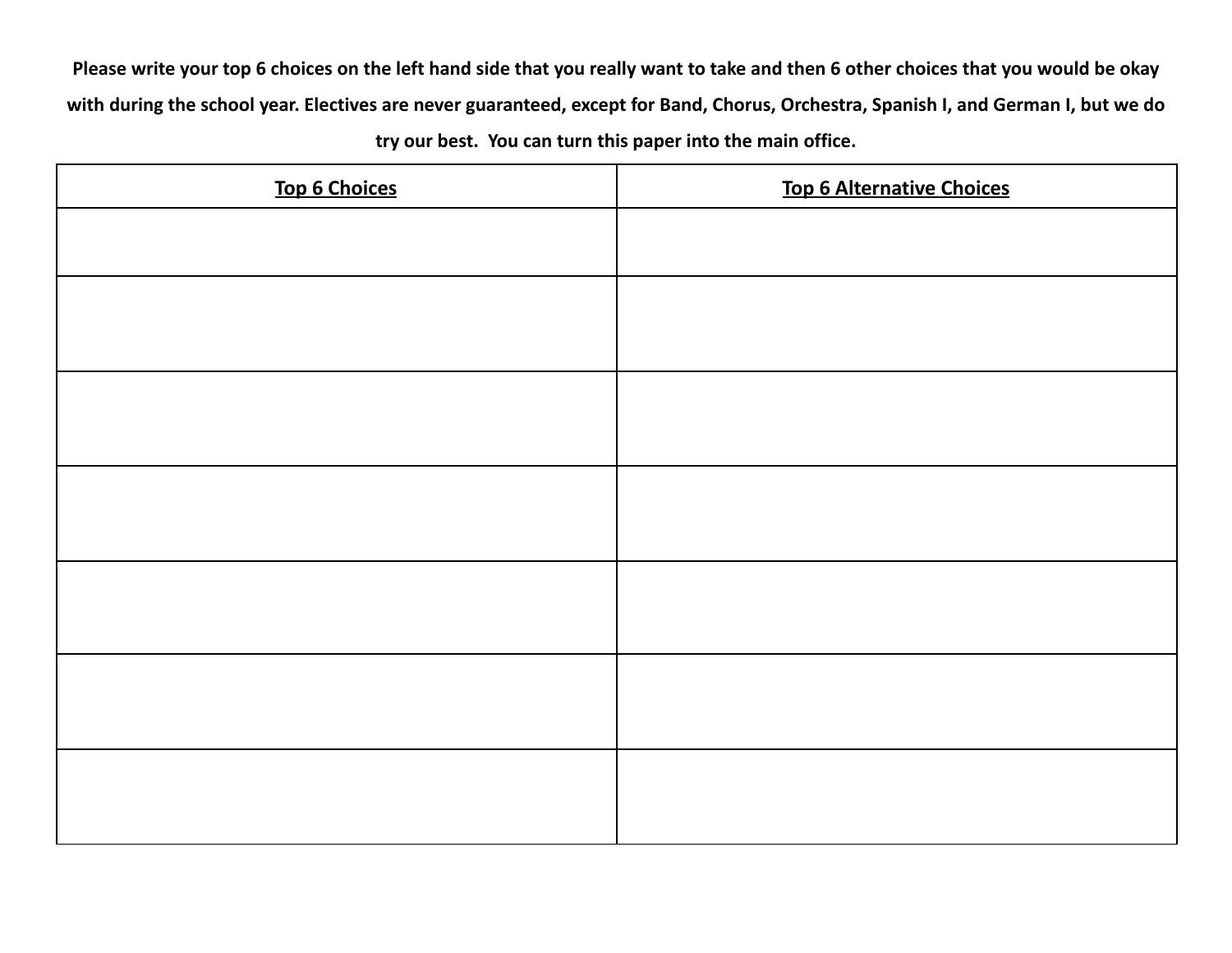## **5th Grade Electives**

Spring Concert.

| Course: 5th Grade Band                                                                                                                                                                                                                                                                                                     | Grade Level: 5th Grade | Career Pathway: Arts and Communication |
|----------------------------------------------------------------------------------------------------------------------------------------------------------------------------------------------------------------------------------------------------------------------------------------------------------------------------|------------------------|----------------------------------------|
| Course Description: 5th grade band is open to all students in 5th grade, regardless of prior experience, who wish to play a band instrument. Students focus on<br>progressing in their musicianship skills, growing in their knowledge of their chosen band instrument, and performing for an audience. The 5th Grade Band |                        |                                        |

plays for the Winter Concert, Pasta and Presto, and the Spring Concert. The students play a wide variety of styles and genres of music. Students may be assigned homework in the 5th grade band Google Classroom. Students do need to have their own instrument. Please contact Dr. Katzenmoyer with questions at [skatzenmoyer@fleetwoodasd.org](mailto:skatzenmoyer@fleetwoodasd.org)

| Course: 5th Grade Chorus                                                                                                                                            | Grade Level: 5th Grade | Career Pathway: Arts and Communication |
|---------------------------------------------------------------------------------------------------------------------------------------------------------------------|------------------------|----------------------------------------|
| Course Description: 5th grade chorus is open to all students in 5th grade who are interested in singing. This chorus sings 2 part music with an emphasis in         |                        |                                        |
| beginning singing techniques, musicianship, learning sight-sing skills, and performing for an audience. This course will include a variety of repertoire, including |                        |                                        |
| classic rock, pop, folk song, classical pieces, and music in other languages. The 5th grade chorus performs in the Winter Concert, Pasta and Presto, and the        |                        |                                        |

| Course: 5th Grade Orchestra                                                                                                                                  | Grade Level: 5th Grade | Career Pathway: Arts and Communication |
|--------------------------------------------------------------------------------------------------------------------------------------------------------------|------------------------|----------------------------------------|
| Course Description: 5th Grade Orchestra is open to all students in 5th grade, regardless of prior experience, who wish to play a string instrument. Students |                        |                                        |

focus on progressing in their musicianship skills, growing in their knowledge of string instruments, and performing for an audience. 5th Grade Orchestra plays for the Winter Concert, Pasta and Presto, and the Spring Concert. We play a variety of styles from movie music, fiddle/folk music, all the way to classical.

| Course: Digital Tigers                                                                                                                                                                                                                                                                                                                                                                                                                                                                                                                                                                                                                             | Grade Level: 5th Grade | Career Pathway: Arts and Communication/Human<br>Services/ Business, Finance, and Information<br>Technology |
|----------------------------------------------------------------------------------------------------------------------------------------------------------------------------------------------------------------------------------------------------------------------------------------------------------------------------------------------------------------------------------------------------------------------------------------------------------------------------------------------------------------------------------------------------------------------------------------------------------------------------------------------------|------------------------|------------------------------------------------------------------------------------------------------------|
| Course Description: Students explore all things Google when it comes to the basic applications used in school. Students will learn how to use Google<br>Classroom, Google Drive, Google Docs, and Google Sheets. In addition to reviewing basic library procedures, students will learn all of the steps of creating a<br>research report like locating and assessing resources, taking notes, and producing a final project using Google suite. Students will also have opportunities to<br>practice navigating the internet in a safe and appropriate way in the Digital Citizenship unit.<br>** This course is required for all 5th graders. ** |                        |                                                                                                            |

| Course: 5th Grade Advisory | Grade Level: 5th Grade | Career Pathway: Human Services/Health and |
|----------------------------|------------------------|-------------------------------------------|
|                            |                        | Science                                   |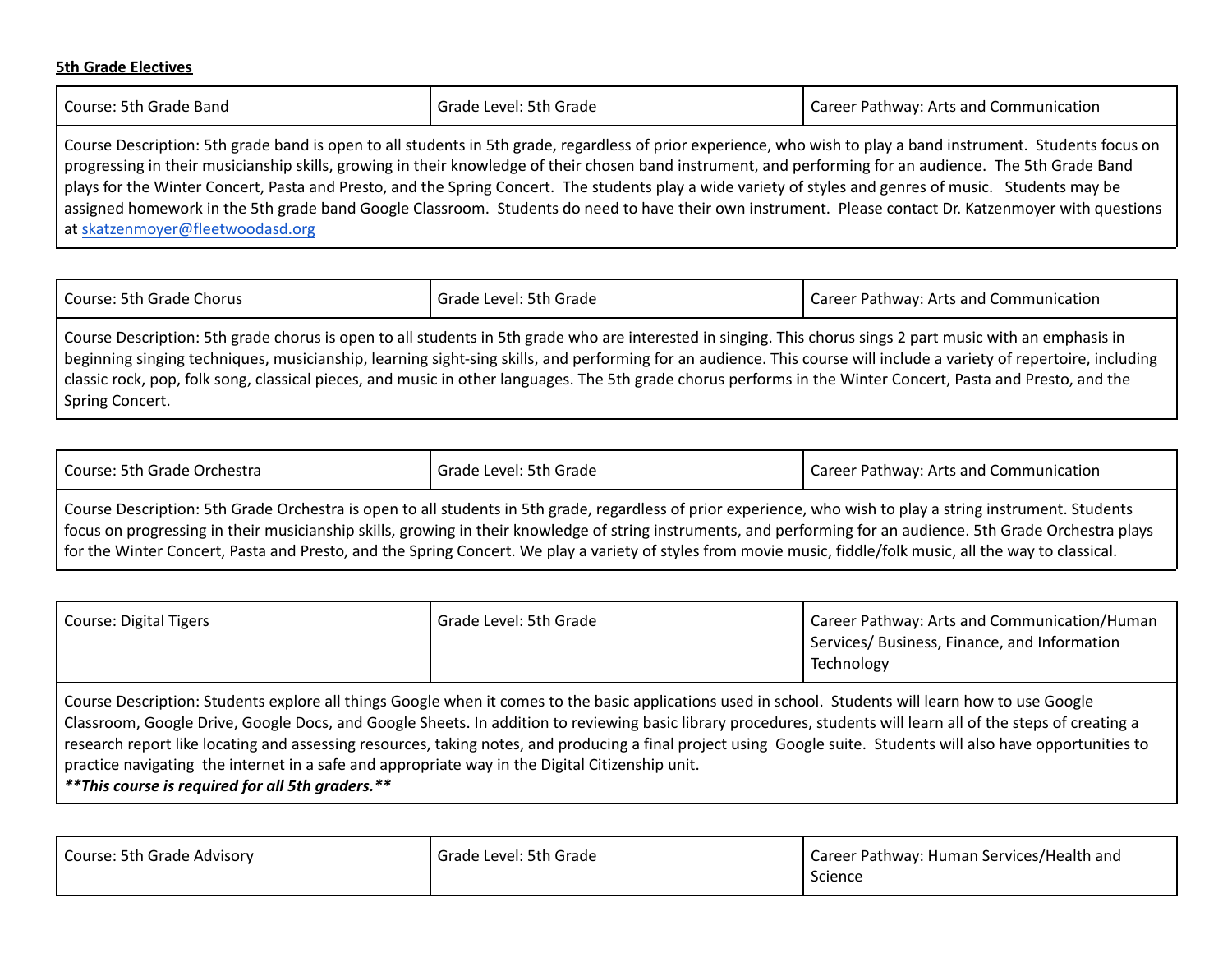Course Description: This class will be geared towards helping students establish habits they will need throughout their middle school career. They will also expand into other classes and strategies for future success in and out of school. *\*\*This course is required for all 5th graders.\*\**

| Course: Art through Time                                                                                                                                                                                                                                                                                                                         | Grade Level: 5th Grade | Career Pathway: Arts and Communication |
|--------------------------------------------------------------------------------------------------------------------------------------------------------------------------------------------------------------------------------------------------------------------------------------------------------------------------------------------------|------------------------|----------------------------------------|
| Course Description: Students will be learning about art history while creating their own original artwork in that style. The timeline that will be focused on is<br>from the Egyptians to current day. Students will learn how technological advances and inventions have impacted the artist's role and in the development of<br>styles of art. |                        |                                        |
| Students will be required to have a minimum of two pieces displayed in the annual Art Show.                                                                                                                                                                                                                                                      |                        |                                        |

| Course: Music                                                                                                                                                                                                                                                                                                                                         | Grade Level: 5th Grade | Career Pathway: Arts and Communication/<br><b>Human Services</b> |
|-------------------------------------------------------------------------------------------------------------------------------------------------------------------------------------------------------------------------------------------------------------------------------------------------------------------------------------------------------|------------------------|------------------------------------------------------------------|
| Course Description: The focus of this class is to provide many enjoyable experiences in music and opportunities to learn and develop a variety of music-related<br>skills. Students will be exploring how instruments make sound and will be constructing their own instrument. Other units of study include music technology<br>and musical theatre. |                        |                                                                  |

| Course: Imagineering                                                                                                                                                                                                                                     | Grade Level: 5th Grade | Career Pathway: Engineering and Industrial<br>Technology/Arts and Communication/Business,<br>Finance, and Information Technology |
|----------------------------------------------------------------------------------------------------------------------------------------------------------------------------------------------------------------------------------------------------------|------------------------|----------------------------------------------------------------------------------------------------------------------------------|
| Course Description: Imagineering is a STEM based course where students will be introduced to the Engineering Design Process and use that process to<br>complete a number of hands on assignments to express their creativity and problem solving skills! |                        |                                                                                                                                  |

| Course: Full STEAM Ahead                                                                                                                  | Grade Level: 5th Grade | Career Pathway: Engineering and Industrial<br>Technology/Arts and Communication/Business,<br>Finance, and Information Technology |
|-------------------------------------------------------------------------------------------------------------------------------------------|------------------------|----------------------------------------------------------------------------------------------------------------------------------|
| Course Description: Students will explore the many aspects of Science, Technology, Engineering, Arts, and Math and how they interconnect. |                        |                                                                                                                                  |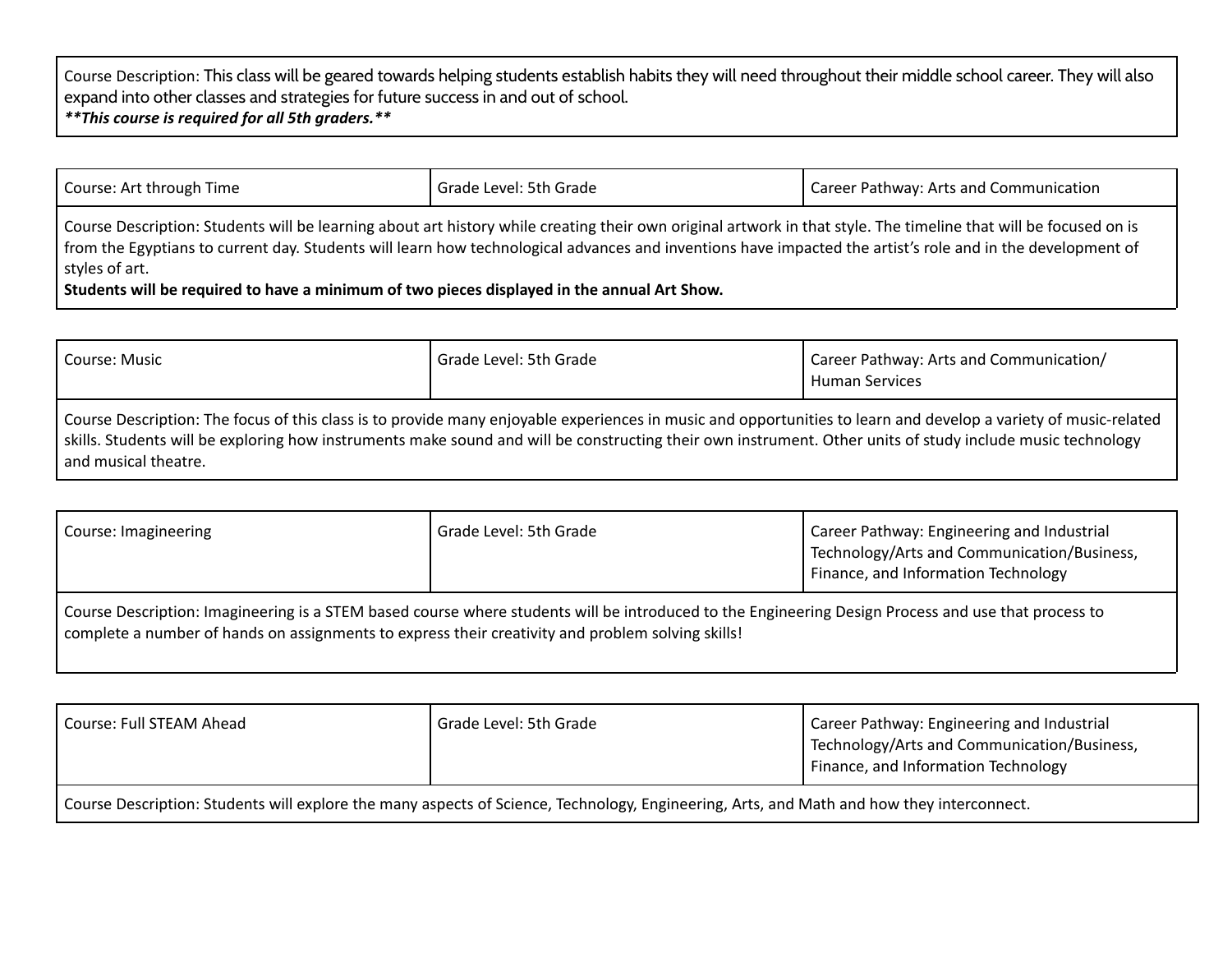#### **6th Grade Electives**

| l Course: Concert Band                                                                                                                                                   | ' Grade Level: 6th Grade | Career Pathway: Arts and Communication |
|--------------------------------------------------------------------------------------------------------------------------------------------------------------------------|--------------------------|----------------------------------------|
| <u>L Course Description: Concert Band is onen to all students, regardless of prior experience, who wish to play a band instrument. Students learn basic musicianship</u> |                          |                                        |

all students, regardless of prior experience, who wish to play a band instrument. Students learn basi skills while gaining proficiency on their instrument as the school year progresses. Music of many styles and genres will be explored, from original compositions, to rock/pop arrangements, film music, as well as classical arrangements. Students in Concert Band will perform at the Winter Concert, Pasta and Presto, and the Spring Concert.

| <b>Course: Overture Strings</b>                                                                                                                                   | Grade Level: 6th Grade | Career Pathway: Arts and Communication |
|-------------------------------------------------------------------------------------------------------------------------------------------------------------------|------------------------|----------------------------------------|
| Course Description: Overture Strings is open to all 6th grade students, regardless of prior experience, who wish to play a string instrument. Students focus on   |                        |                                        |
| progressing in their musicianship skills, growing in their knowledge of string instruments, and performing for an audience. Overture Strings plays for the Winter |                        |                                        |

Concert, Pasta and Presto, and the Spring Concert. We play a variety of styles from movie music, fiddle/folk music, all the way to classical. Students in this ensemble also have the opportunity to audition for Chamber Orchestra as well as the opportunity to participate in the Berks County 6th Grade String Festival.

| Course: Double Treble Chorus | . Grade Level: 6th Grade | l Career Pathway: Arts and Communication |
|------------------------------|--------------------------|------------------------------------------|
|------------------------------|--------------------------|------------------------------------------|

Course Description: Double Treble is open to all students in 6th grade, regardless of prior experience, who are interested in singing. This chorus sings 2 part music with an emphasis in developing singing techniques, musicianship, improving sight-sing skills, and performing for an audience. This course will include a variety of repertoire, including classic rock, pop, folk song, classical pieces, and music in other languages. Double Treble performs in the Winter Concert, Pasta and Presto, and the Spring Concert.

| <b>Course: Health and Wellness</b>                                                                                                                                                                                                                                                                                                                                                                                                                      | Grade Level: 6th Grade | Career Pathway: Human Services/Health and<br>Science |
|---------------------------------------------------------------------------------------------------------------------------------------------------------------------------------------------------------------------------------------------------------------------------------------------------------------------------------------------------------------------------------------------------------------------------------------------------------|------------------------|------------------------------------------------------|
| Course Description: This course is designed to provide 6th graders with a foundation of positive health behaviors by presenting the most current information<br>related to physical, mental, social, and emotional well-being. Areas of focus include body systems, personal hygiene, nutrition, substance abuse, communicable<br>and non-communicable diseases as well as current health issues.<br>** This course is required for all 6th graders. ** |                        |                                                      |

| Course: Introduction to Manufacturing<br>Grade Level: 6th Grade<br>I Career Pathway: Engineering and Industrial<br>Technology |  |
|-------------------------------------------------------------------------------------------------------------------------------|--|
|-------------------------------------------------------------------------------------------------------------------------------|--|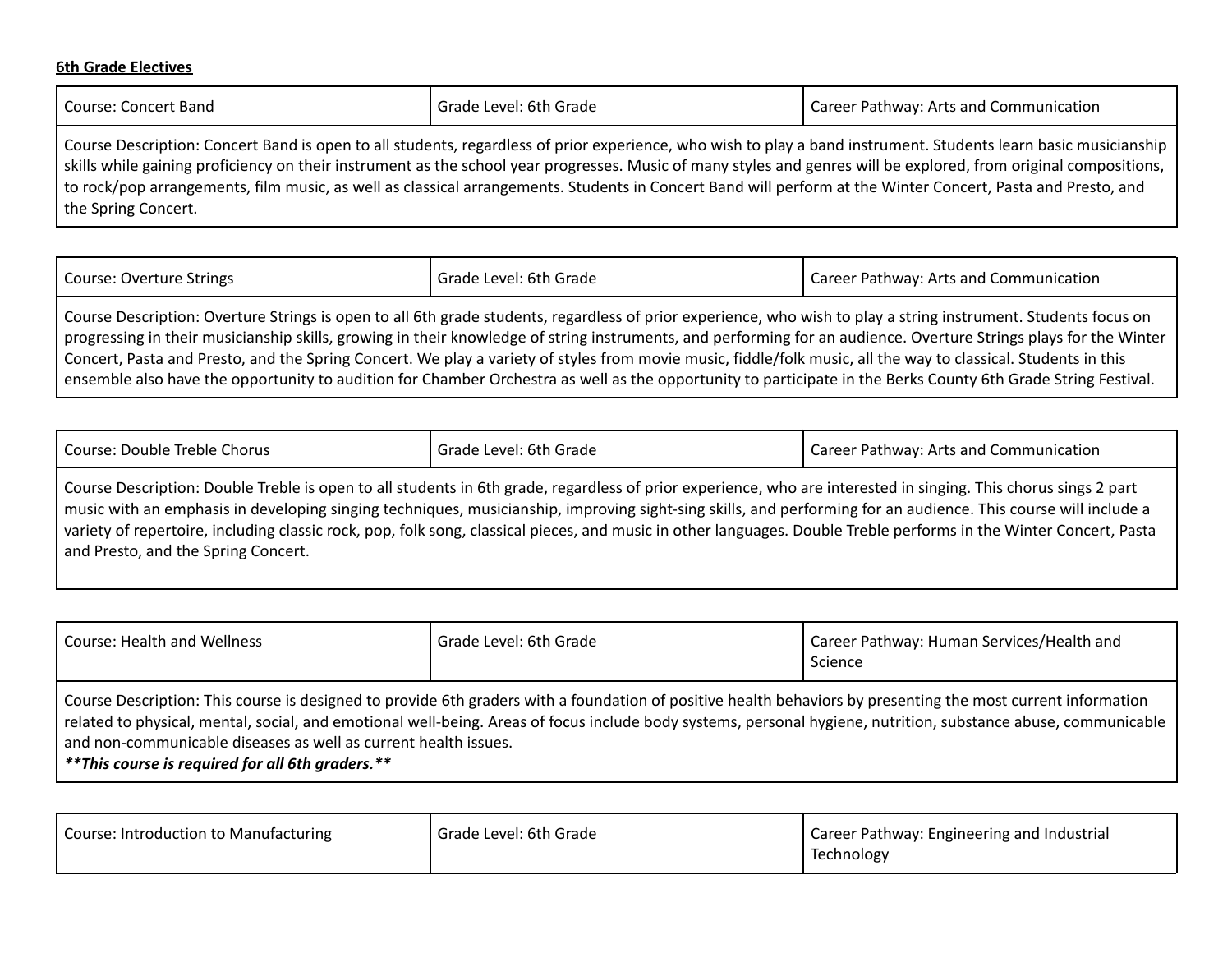Course Description: Students will gain an understanding of hand tool usage, some power tool usage, laboratory safety, project planning, sanding, and finishing*. \*\*This course is required for all 6th graders.\*\**

| Course: Multicultural Art                                                                                                                                                                                                                                                                                              | Grade Level: 6th Grade | Career Pathway: Arts and Communication |
|------------------------------------------------------------------------------------------------------------------------------------------------------------------------------------------------------------------------------------------------------------------------------------------------------------------------|------------------------|----------------------------------------|
| Course Description: Art forms from different cultures will be examined and discussed. Students will create an artwork that is visually influenced by that culture<br>and uses the same techniques those artists also used. Students will be required to have a minimum of two pieces displayed in the annual Art Show. |                        |                                        |

| <b>Course: Exploring Technology</b>                                                                                                                                                                                                                                                                                                                                                                    | Grade Level: 6th Grade | Career Pathway: Engineering and Industrial<br>Technology |
|--------------------------------------------------------------------------------------------------------------------------------------------------------------------------------------------------------------------------------------------------------------------------------------------------------------------------------------------------------------------------------------------------------|------------------------|----------------------------------------------------------|
| Course Description: Students will learn about the different categories of technology as well as how technology is developed to suit human wants and needs.<br>We will discuss the impacts of invention and innovation on history. Students will also be introduced to the engineering design process, and put that process to<br>use to develop solutions to a number of real world problem scenarios. |                        |                                                          |

| Course: 3D Art                                                                             | Grade Level: 6th Grade                                                                                                                                                                                                                                                                                                                                                                                                                                                                                                                                                                                                                                                                                                                                                               | Career Pathway: Arts and Communication |
|--------------------------------------------------------------------------------------------|--------------------------------------------------------------------------------------------------------------------------------------------------------------------------------------------------------------------------------------------------------------------------------------------------------------------------------------------------------------------------------------------------------------------------------------------------------------------------------------------------------------------------------------------------------------------------------------------------------------------------------------------------------------------------------------------------------------------------------------------------------------------------------------|----------------------------------------|
| Students will be required to have a minimum of one piece displayed in the annual Art Show. | Course Description: We live in three dimensions so why not make art that fits the way we live? Here is your chance to step off of the paper and enter the space<br>on all sides of that flat sheet. In this class we will create 3D projects using materials such as paper, paper mache, wire, cardboard, and more! We will<br>manipulate basic materials into ideas that have personal meaning to ourselves and the world around us. By using these materials we will be fine tuning old<br>skills as well as learning new ones. Looking into our personal past and through art history will allow us to use old ideas for new projects and new inspiration.<br>We will keep a sketchbook of our ideas, thoughts, and project reflection because your thoughts and opinions matter! |                                        |

| Course: Exploratory Spanish I                                                                                                           | Grade Level: 6th Grade | Career Pathway: Arts and Communication |
|-----------------------------------------------------------------------------------------------------------------------------------------|------------------------|----------------------------------------|
| Course Description: This is a beginning Spanish course covering topics such as alphabet, greetings, numbers, and colors/shapes/animals. |                        |                                        |

| Course: Exploratory German I                                                                                                                                  | Grade Level: 6th Grade | Career Pathway: Arts and Communication |
|---------------------------------------------------------------------------------------------------------------------------------------------------------------|------------------------|----------------------------------------|
| Course Description: This is a beginning German course, covering material such as greetings and courtesy, numbers, colors, geography, house, family, and food. |                        |                                        |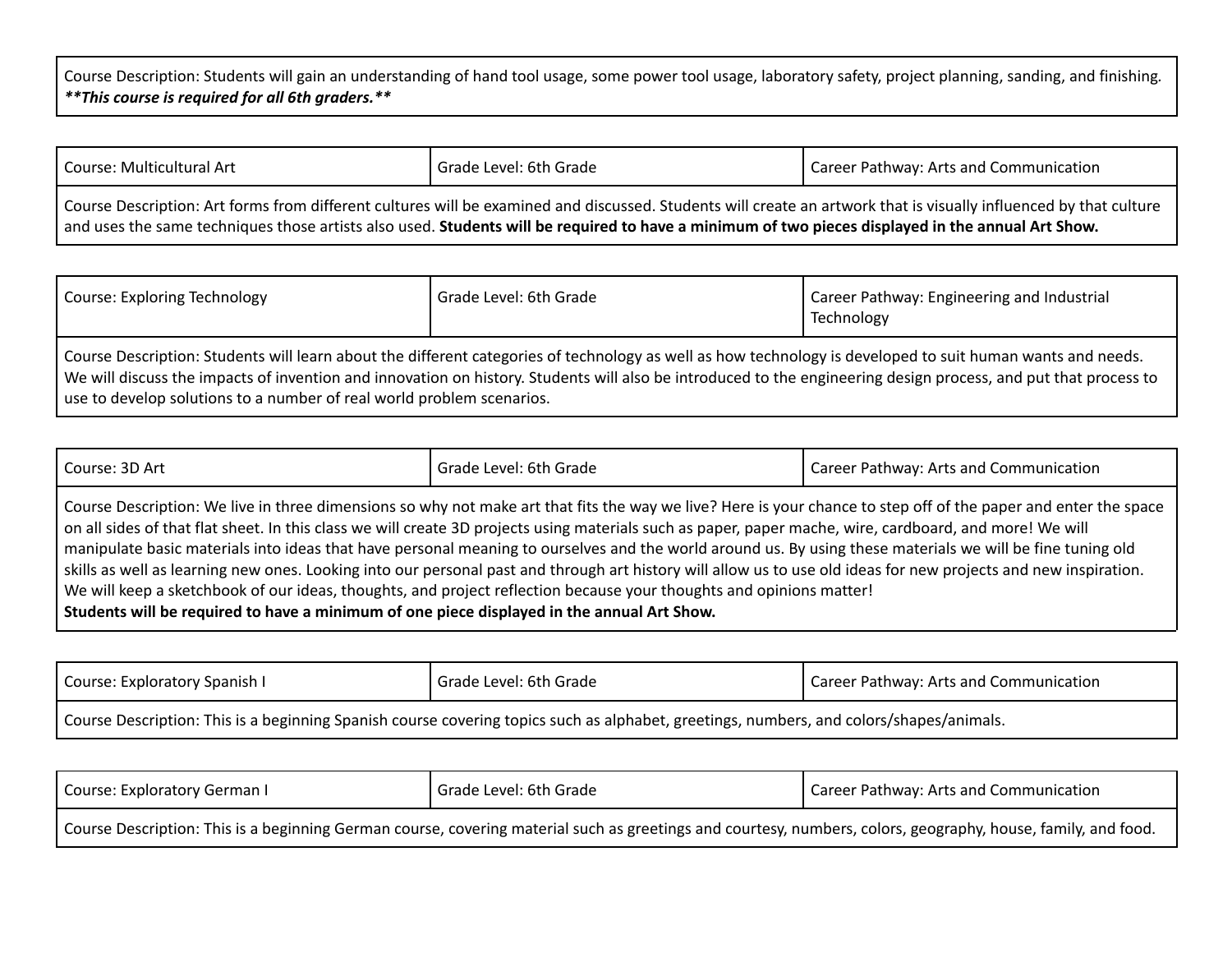| <b>Course: Visual Communication</b> | Grade Level: 6th Grade                                                                                                                                                                                                                                                                                                    | Career Pathway: Engineering and Industrial<br>Technology |
|-------------------------------------|---------------------------------------------------------------------------------------------------------------------------------------------------------------------------------------------------------------------------------------------------------------------------------------------------------------------------|----------------------------------------------------------|
| using the skills they acquire.      | Course Description: Students will introduce students to a number of different forms of communicating through visual media including 3D computer modeling,<br>digital video, and digital publishing. Students will learn about the design process for these various communication medium types and create visual artifacts |                                                          |

| Course: World Drumming                                                                | Grade Level: 6th Grade                                                                                                                                                                                                                                                                                                         | Career Pathway: Arts and Communication/Human<br>Services/Health and Science |
|---------------------------------------------------------------------------------------|--------------------------------------------------------------------------------------------------------------------------------------------------------------------------------------------------------------------------------------------------------------------------------------------------------------------------------|-----------------------------------------------------------------------------|
| focus, community, and respect are embedded into the musical activities done in class. | Course Description: Students will learn African and Caribbean drum grooves while playing in large drum circles as well as small groups. While in small groups,<br>students will also create several of their own grooves that are based on African drumming characteristics. Concepts such as cooperation, ensemble, teamwork, |                                                                             |

| Course: Introduction to Theatre                                                                                                                                    | Grade Level: 6th Grade | Career Pathway: Arts and Communication/<br>Human Services/Health and Science |
|--------------------------------------------------------------------------------------------------------------------------------------------------------------------|------------------------|------------------------------------------------------------------------------|
| Course Description: The focus of this class is to provide an enjoyable introduction to the theatre and to develop a variety of skills needed to act out a story in |                        |                                                                              |
| front of an audience. The class will include various activities and games designed to encourage collaboration, creativity, imagination, and teamwork. Students     |                        |                                                                              |
| will learn about the stage, blocking for the audience, communicating through facial expressions, gestures, voice, and developing interesting characters.           |                        |                                                                              |

Students will study and perform different styles of the theatre including: pantomime, improv, and scripted performances.

| Course: Music Technology | Grade Level: 6th Grade | Career Pathway: Arts and Communication |
|--------------------------|------------------------|----------------------------------------|
| $\sim$ $\sim$            |                        |                                        |

Course Description: The focus of this class is to provide an enjoyable introduction to composing music through the use of technology. The class is open to all students regardless of prior music knowledge or instrument experience. Students will be largely using GarageBand along with other web-based programs. Students will be creating music with pre-recorded loops, sound effects, and recordings captured by piano and/or microphone. Units of study include: The Loop Library, Telling a Story through Sound Effects, Found Sound Songs, I Got the Blues, and Creating Music for the Movies.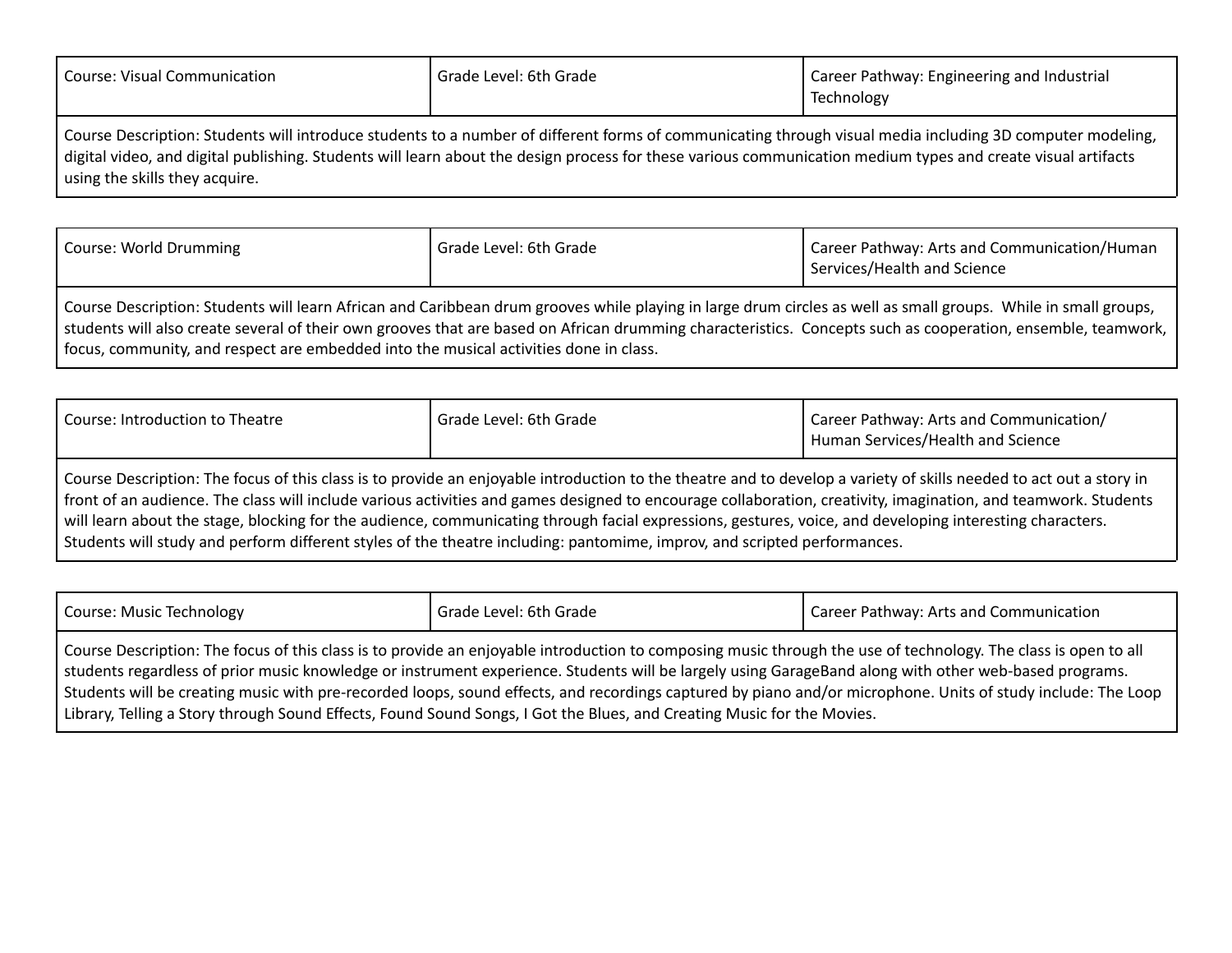### **7th and 8th Grade Electives**

Winter Concert, Pasta and Presto, and the Spring Concert.

| Course: Symphonic Band                                                                                                                                                                                                                                                                                                   | Grade Level: 7th and 8th Grade | Career Pathway: Arts and Communication |
|--------------------------------------------------------------------------------------------------------------------------------------------------------------------------------------------------------------------------------------------------------------------------------------------------------------------------|--------------------------------|----------------------------------------|
| Course Description: Symphonic Band is open to students who are able to progress beyond a basic proficiency on their instrument. Students will learn more<br>advanced musicianship skills while continuing to gain proficiency on their instrument as the school year progresses. Music of many styles and genres will be |                                |                                        |
|                                                                                                                                                                                                                                                                                                                          |                                |                                        |
| explored, from original compositions to rock/pop arrangements, film music, as well as classical arrangements. Students in Concert Band will perform at the                                                                                                                                                               |                                |                                        |

Course: Encore Strings **Grade Level: 7th and 8th Grade** Course: Encore Strings Career Pathway: Arts and Communication

Course Description: Encore Strings is open to all students in 7th and 8th grade, regardless of prior experience, who wish to play a string instrument. Students focus on progressing in their musicianship skills, growing in their knowledge of string instruments, and performing for an audience. Encore Strings plays for the Winter Concert, Pasta and Presto, and the Spring Concert. We play a variety of styles from movie music, fiddle/folk music, all the way to classical. Students in this ensemble also have the opportunity to audition for Chamber Orchestra as well as Junior County Orchestra.

| Course: Mixed Chorus                                                                                                                                          | Grade Level: 7th and 8th Grade | Career Pathway: Arts and Communication |
|---------------------------------------------------------------------------------------------------------------------------------------------------------------|--------------------------------|----------------------------------------|
| Course Description: Mixed Chorus is open to students in 7th and 8th grade, regardless of prior experience, who are interested in singing. This chorus sings 3 |                                |                                        |
| part music with an emphasis in advancing singing techniques, musicianship, expanding sight-singing skills, developing harmony singing by ear, and performing  |                                |                                        |

for an audience. This course will include a variety of repertoire, including classic rock, pop, folk song, classical pieces, and music in other languages. Mixed Chorus performs in the Winter Concert, Pasta and Presto, and the Spring Concert. Students in Mixed Chorus are eligible to audition for Jr. County Chorus.

| Course: Nutrition and Food Prep                         | Grade Level:7th and 8th Grade                                                                                                                                                                                                                                                                                                                                                                                                                                                                                                                                                                                                                                         | Career Pathway: Human Services/Health and<br>Science |
|---------------------------------------------------------|-----------------------------------------------------------------------------------------------------------------------------------------------------------------------------------------------------------------------------------------------------------------------------------------------------------------------------------------------------------------------------------------------------------------------------------------------------------------------------------------------------------------------------------------------------------------------------------------------------------------------------------------------------------------------|------------------------------------------------------|
| required for students that have food allergies on file. | Course Description: Students will learn how to evaluate foods for nutritional value as well as how to safely prepare foods in the kitchen. USDA's MyPlate and<br>the Nutrition Facts Label will guide class discussions about healthy eating. Students will further participate in food preparation labs that correlate to each food<br>group, emphasizing the following principles: food and kitchen safety, measuring and mixing techniques, recipe reading, proper kitchen tool and appliance use,<br>and clean-up. A lab fee is associated with this course. This course is NOT recommended for students with severe food allergies. A doctor's clearance will be |                                                      |

| Course: Drawing                                                                                                                                                  | I Grade Level: 7th and 8th Grade | Career Pathway: Arts and Communication |
|------------------------------------------------------------------------------------------------------------------------------------------------------------------|----------------------------------|----------------------------------------|
| Course Description: This class helps students draw with greater ability and confidence. Students of all abilities will produce work they can be proud of as they |                                  |                                        |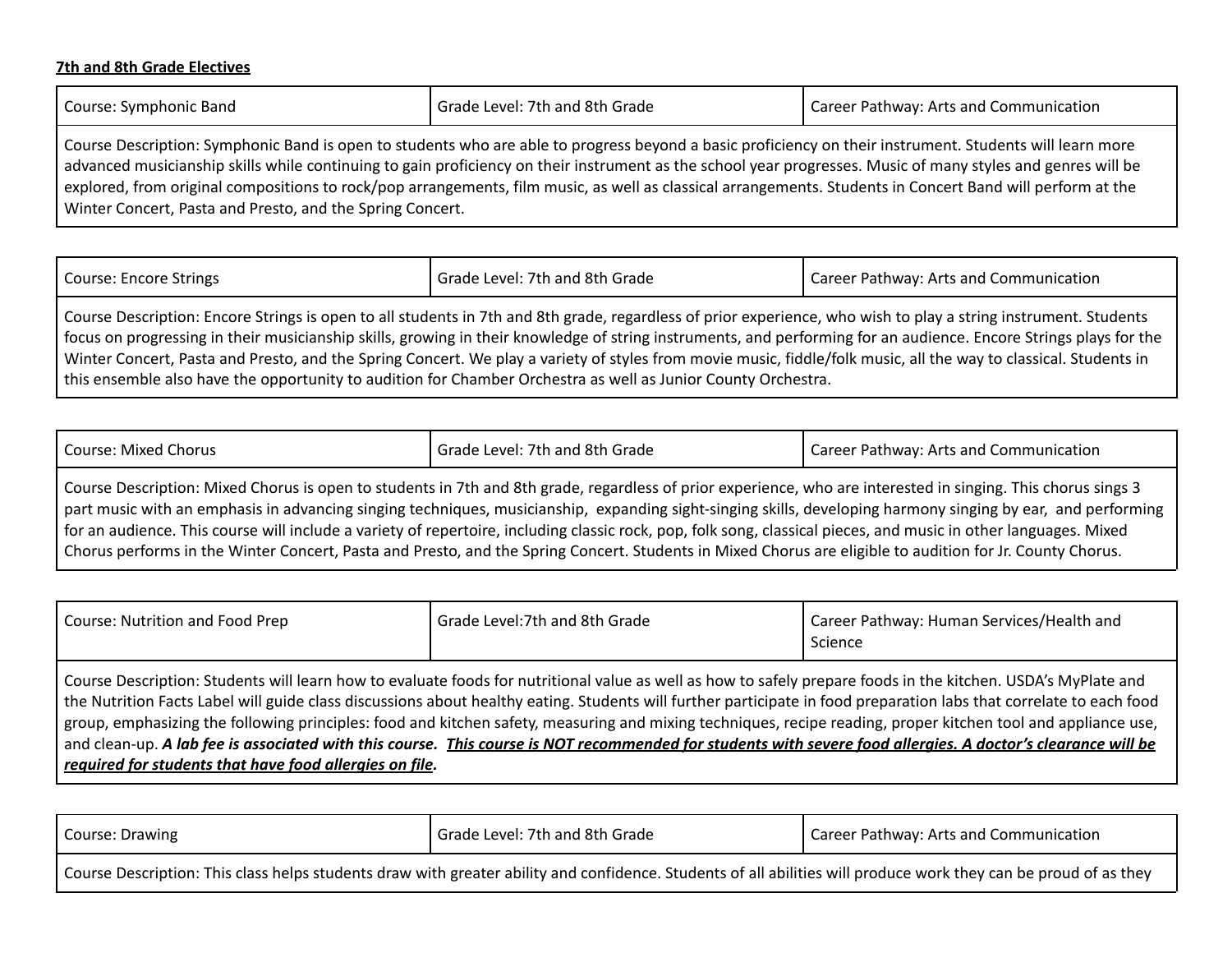improve their drawing fundamentals and work on projects which inspire the imagination. **Students will be required to have a minimum of two pieces displayed in the annual Art Show.**

| Course: Painting                                                                                                                                                                                                                                                                                                            | Grade Level: 7th and 8th Grade | Career Pathway: Arts and Communication                                                                                                                             |
|-----------------------------------------------------------------------------------------------------------------------------------------------------------------------------------------------------------------------------------------------------------------------------------------------------------------------------|--------------------------------|--------------------------------------------------------------------------------------------------------------------------------------------------------------------|
| own sense of style to express their thoughts and feelings. Students will also examine and discuss a variety of painting styles. Color theory will be explored in<br>depth while students experience the process of painting.<br>Students will be required to have a minimum of two pieces displayed in the annual Art Show. |                                | Course Description: Students will develop and refine skills needed in painting, use a variety of types of paint, and combine painting skills/techniques with their |

| Course: World Drumming                                                                                                                                                                                                                                                                                                                                                                                                  | Grade Level: 7th and 8th Grade | Career Pathway: Arts and Communication/Human<br>Services/Health and Science |
|-------------------------------------------------------------------------------------------------------------------------------------------------------------------------------------------------------------------------------------------------------------------------------------------------------------------------------------------------------------------------------------------------------------------------|--------------------------------|-----------------------------------------------------------------------------|
| Course Description: Students will learn African and Caribbean drum grooves while playing in large drum circles as well as small groups. While in small groups,<br>students will also create several of their own grooves that are based on African drumming characteristics. Concepts such as cooperation, ensemble, teamwork,<br>focus, community, and respect are embedded into the musical activities done in class. |                                |                                                                             |

| Course: Introduction to Theatre | Grade Level: 7th and 8th Grade                                                                                                                                                                                                                                                                                                                                                                                                                                                                                                                                                                                        | Career Pathway: Arts and Communication/Human<br>Services/Health and Science |
|---------------------------------|-----------------------------------------------------------------------------------------------------------------------------------------------------------------------------------------------------------------------------------------------------------------------------------------------------------------------------------------------------------------------------------------------------------------------------------------------------------------------------------------------------------------------------------------------------------------------------------------------------------------------|-----------------------------------------------------------------------------|
|                                 | Course Description: The focus of this class is to provide an enjoyable introduction to the theatre and to develop a variety of skills to act out a story in front of<br>an audience. The class will include various activities and games designed to encourage collaboration, creativity, imagination, and teamwork. Students will learn<br>about the stage, blocking for the audience, communicating through facial expressions, gestures, voice, and developing interesting characters. Students will<br>study and perform different styles of the theatre including: pantomime, improv, and scripted performances. |                                                                             |

| Course: Me and my Art                                                                       | Grade Level: 7th and 8th Grade                                                                                                                                                                                                                                                                                                                                                                                                                                                                    | Career Pathway: Arts and Communication |
|---------------------------------------------------------------------------------------------|---------------------------------------------------------------------------------------------------------------------------------------------------------------------------------------------------------------------------------------------------------------------------------------------------------------------------------------------------------------------------------------------------------------------------------------------------------------------------------------------------|----------------------------------------|
| Students will be required to have a minimum of two pieces displayed in the annual Art Show. | Course Description: YOU are the most important person on this planet, so why not make art that means something to YOU?! In this class you will create<br>personal artworks using an array of art processes and techniques to express yourself and to convey messages to others through your art. This class will allow<br>  you to have an artistic outlet for things going on in your life, expressing them in a positive way, and learn the ability to understand the lives of those around us. |                                        |

| Course: Digital Photography | Grade Level: 7th and 8th Grade | Career Pathway: Arts and |
|-----------------------------|--------------------------------|--------------------------|
|-----------------------------|--------------------------------|--------------------------|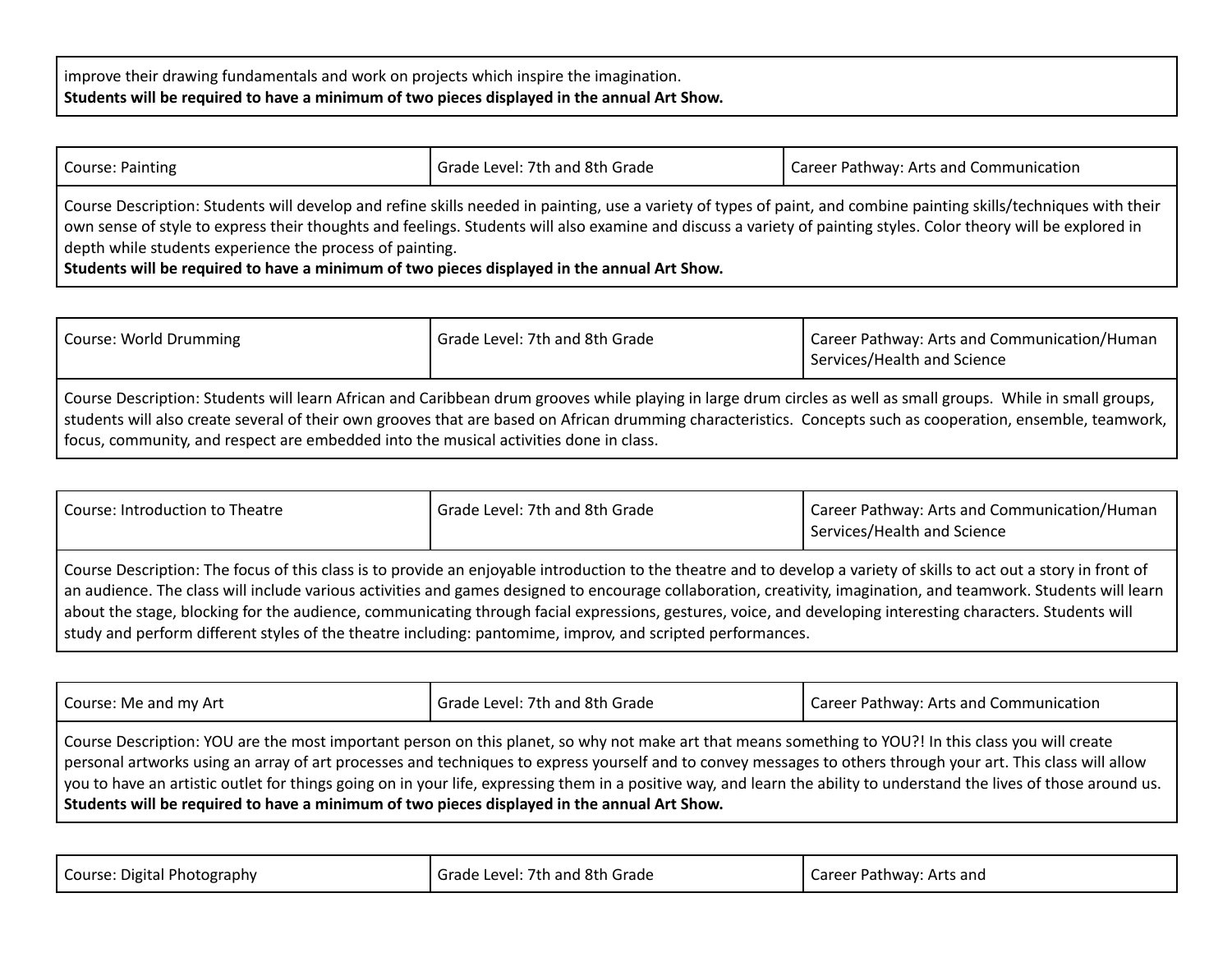|--|

Course Description: Students will explore a DSLR camera, learn how to compose a photo, and use the world around us to make great pictures. Students will also be introduced to being a model as well as being a photographer with a client. Once all photos are taken students will manage them digitally to create a presentation of that group of photos to be displayed at the art show. Each day students will be shooting with the camera and using their digital images as their own personal work of art.

**Students will be required to have a minimum of two pieces displayed in the annual Art Show.**

| <b>Course: Music Technology</b> | Grade Level: 7th and 8th Grade                                                                                                                                                                                                                                                                                                                                                                                                                                                                                                                                                                                    | Career Pathway: Arts and Communications |
|---------------------------------|-------------------------------------------------------------------------------------------------------------------------------------------------------------------------------------------------------------------------------------------------------------------------------------------------------------------------------------------------------------------------------------------------------------------------------------------------------------------------------------------------------------------------------------------------------------------------------------------------------------------|-----------------------------------------|
|                                 | Course Description: The focus of this class is to provide an enjoyable introduction to composing music through the use of technology. The class is open to all<br>students regardless of prior music knowledge or instrument experience. Students will be largely using GarageBand along with other web-based programs.<br>Students will be creating music with pre-recorded loops, sound effects, and recordings captured by piano and/or microphone. Units of study include: The Loop<br>Library, Telling a Story through Sound Effects, Found Sound Songs, I Got the Blues, and Creating Music for the Movies. |                                         |

| Course: Introduction to Guitar | Grade Level: 7th and 8th Grade                                                                                                                                                                                                                                                                                                                                                                                                                                                                                                                                                                                                    | Career Pathway: Arts and Communications |
|--------------------------------|-----------------------------------------------------------------------------------------------------------------------------------------------------------------------------------------------------------------------------------------------------------------------------------------------------------------------------------------------------------------------------------------------------------------------------------------------------------------------------------------------------------------------------------------------------------------------------------------------------------------------------------|-----------------------------------------|
|                                | Course Description: The focus of this class is to provide an enjoyable introduction to playing the guitar. Students with no prior experience will learn basic guitar<br>techniques including chord strumming and limited melodic playing. Students do not need to purchase their own guitar as the school will provide a guitar for<br>each student in the class. Students will be actively playing guitar throughout the class time and learning new guitar chords and songs as the class progresses.<br>By the end of the course students will be able to play the following chords: D, A7, G, A, E, Em, C, D7, B7, E7, and Am. |                                         |

| Course: Instrument Exploration | Grade Level: 7th and 8th Grade                                                                                                      | I Career Pathway: Arts and Communications |
|--------------------------------|-------------------------------------------------------------------------------------------------------------------------------------|-------------------------------------------|
|                                | Course Description: Students with no prior experience will learn basic proficiency on a woodwind, brass, and percussion instrument. |                                           |

| Course: Creative Journaling                                                                                                                                                                        | Grade Level: 7th and 8th Grade | Career Pathway: Arts and Communications |
|----------------------------------------------------------------------------------------------------------------------------------------------------------------------------------------------------|--------------------------------|-----------------------------------------|
| Course Description: Students will express themselves by responding to thought-provoking journal prompts and by exploring their thoughts and emotions<br>through various creative writing projects. |                                |                                         |

|  | Course: Introduction to Digital Media | Grade Level: 7th and 8th Grade | Career Pathway: Arts and Communication, |
|--|---------------------------------------|--------------------------------|-----------------------------------------|
|--|---------------------------------------|--------------------------------|-----------------------------------------|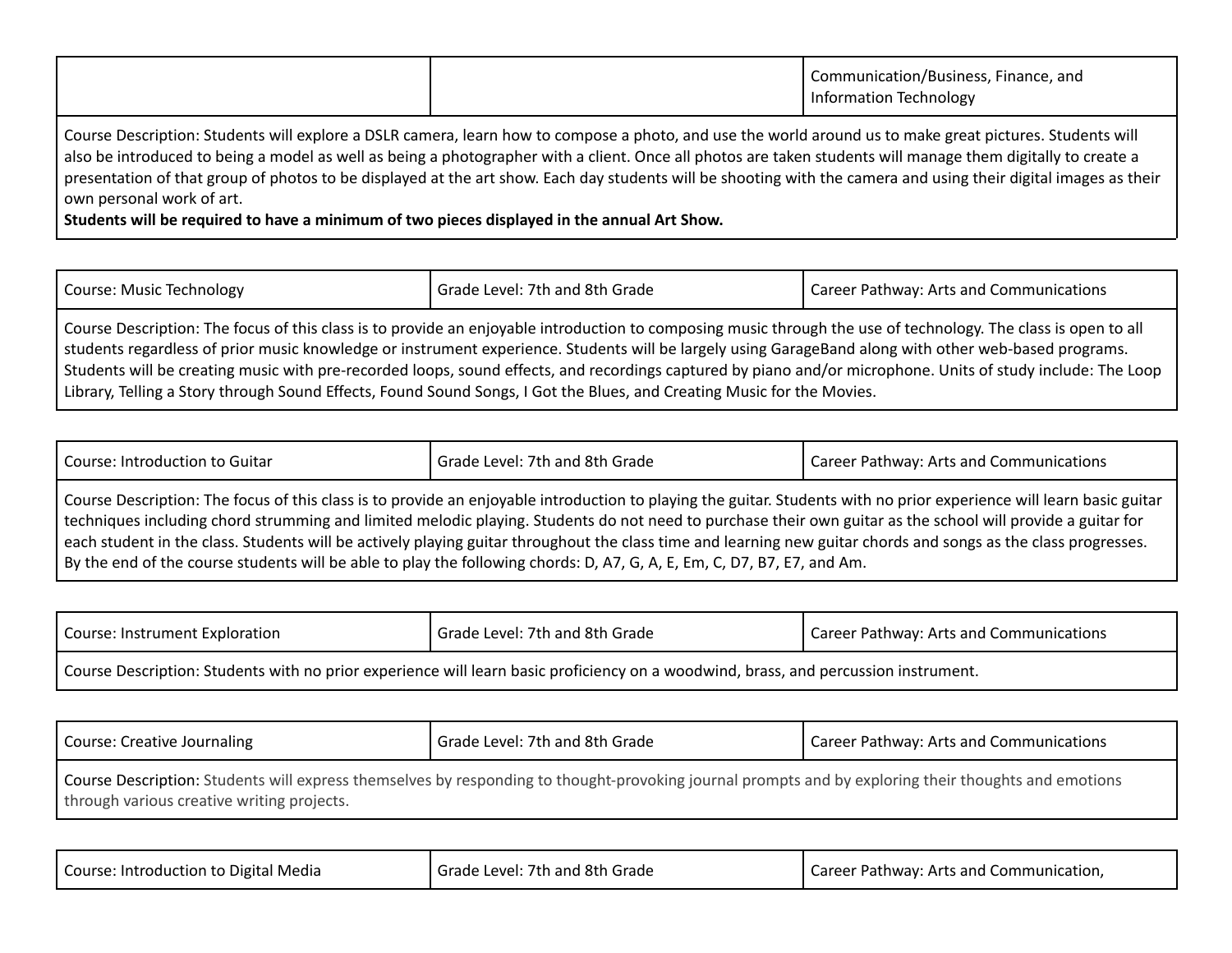|                                                                                                                                                       | I Engineering and Industrial Technology/Business,<br>and Information Technology |
|-------------------------------------------------------------------------------------------------------------------------------------------------------|---------------------------------------------------------------------------------|
| Course Description: Students will be introduced to digital video making, graphic design, and website design. Throughout the course students will work |                                                                                 |

collaboratively with each other to create various media products.

| Course: Tiger Den (Shark Tank)                                                                                                                                  | Grade Level: 7th and 8th Grade | Career Pathway: Arts and Communication,<br>  Engineering and Industrial Technology/Business,<br>Finance, and Information Technology |
|-----------------------------------------------------------------------------------------------------------------------------------------------------------------|--------------------------------|-------------------------------------------------------------------------------------------------------------------------------------|
| Course Description: Students will be introduced to various business consents. They will create products (services and develop business plans, along with sales, |                                |                                                                                                                                     |

Course Description: Students will be introduced to various business concepts. They will create products/services and develop business plans, along with sales pitches, similar to that on the TV show "Shark Tank."

| Course: Robotics and Coding                                                                                                                                  | Grade Level: 7th Grade | Career Pathway: Engineering and Industrial<br>Technology/Business, Finance, and Information<br>Technology |
|--------------------------------------------------------------------------------------------------------------------------------------------------------------|------------------------|-----------------------------------------------------------------------------------------------------------|
| Course Description: This course introduces students to basic coding principles using materials from Code.org. Students will learn about machine language and |                        |                                                                                                           |

systems thinking.

| <b>Course: Exploring Technology</b>                                                                                                                                                                                                                                                                                                                                                                    | Grade Level: 7th Grade | Career Pathway: Engineering and Industrial<br>Technology/Business, Finance, and Information<br>Technology |
|--------------------------------------------------------------------------------------------------------------------------------------------------------------------------------------------------------------------------------------------------------------------------------------------------------------------------------------------------------------------------------------------------------|------------------------|-----------------------------------------------------------------------------------------------------------|
| Course Description: Students will learn about the different categories of technology as well as how technology is developed to suit human wants and needs.<br>We will discuss the impacts of invention and innovation on history. Students will also be introduced to the engineering design process, and put that process to<br>use to develop solutions to a number of real world problem scenarios. |                        |                                                                                                           |

| Course: Invention and Innovation                                                                                                                                                                                                                                                                                                                                                                                       | Grade Level: 7th Grade | Career Pathway: Engineering and Industrial<br>Technology |
|------------------------------------------------------------------------------------------------------------------------------------------------------------------------------------------------------------------------------------------------------------------------------------------------------------------------------------------------------------------------------------------------------------------------|------------------------|----------------------------------------------------------|
| Course Description: This course is a continuation of the 6th Grade Exploring Technology course. Students will continue to learn about human innovation and<br>the Engineering Design Process. Students will focus this year on taking existing items they use and interact with often and finding ways to improve or modify<br>them to suit a given need. This course may also include an introduction to electronics. |                        |                                                          |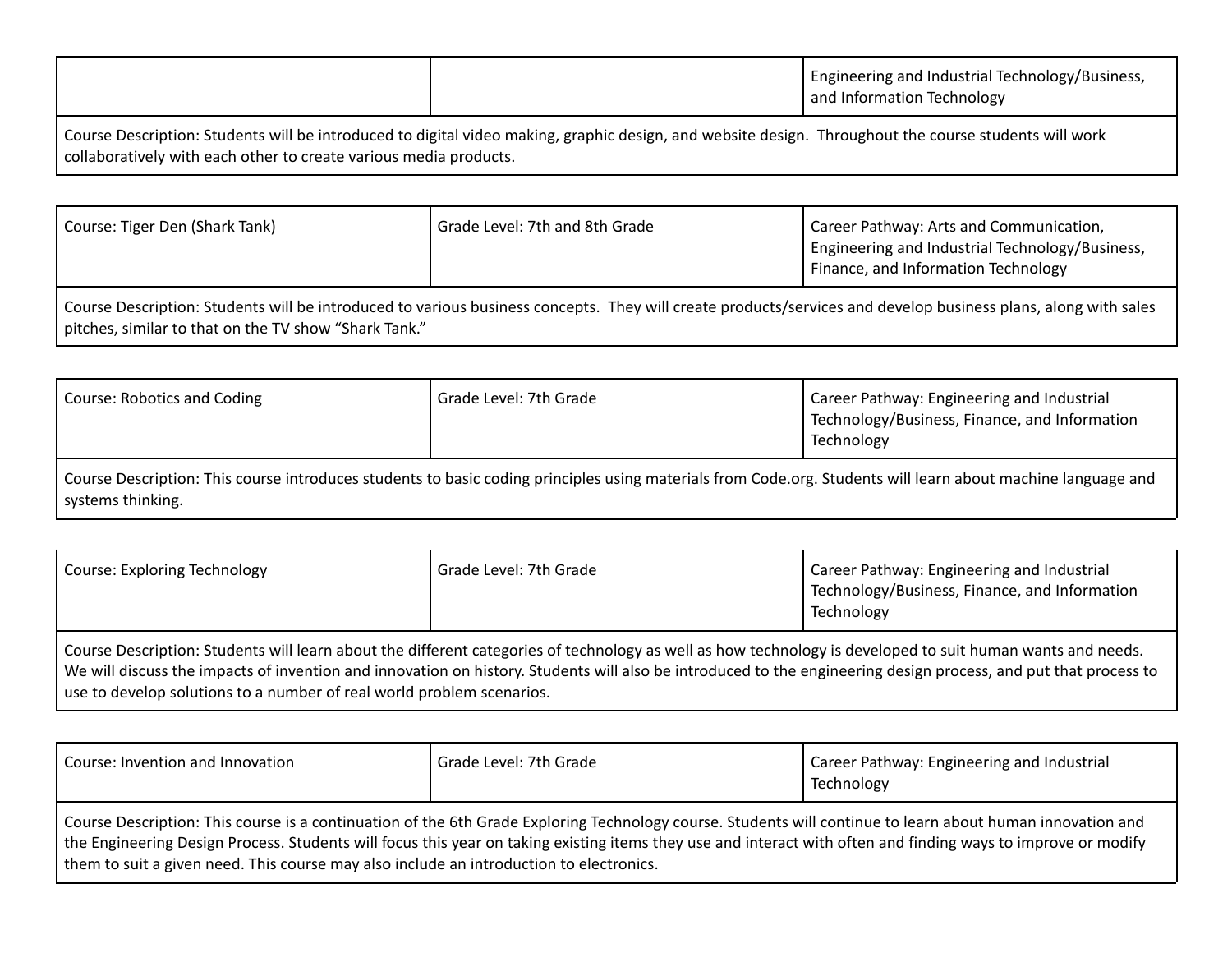| Course: 3D Art | Grade Level: 7th Grade                                                                                                                                                                                                                                                                                                                                                                                                                                                                                                                                                                                                                                                                                                                                                               | Career Pathway: Arts and Communications |
|----------------|--------------------------------------------------------------------------------------------------------------------------------------------------------------------------------------------------------------------------------------------------------------------------------------------------------------------------------------------------------------------------------------------------------------------------------------------------------------------------------------------------------------------------------------------------------------------------------------------------------------------------------------------------------------------------------------------------------------------------------------------------------------------------------------|-----------------------------------------|
|                | Course Description: We live in three dimensions so why not make art that fits the way we live? Here is your chance to step off of the paper and enter the space<br>on all sides of that flat sheet. In this class we will create 3D projects using materials such as paper, paper mache, wire, cardboard, and more! We will<br>manipulate basic materials into ideas that have personal meaning to ourselves and the world around us. By using these materials we will be fine tuning old<br>skills as well as learning new ones. Looking into our personal past and through art history will allow us to use old ideas for new projects and new inspiration.<br>We will keep a sketchbook of our ideas, thoughts, and project reflection because your thoughts and opinions matter! |                                         |

**Students will be required to have a minimum of one piece displayed in the annual Art Show.**

| Course: Exploratory Spanish I                                                                                                           | Grade Level: 7th Grade | I Career Pathway: Arts and Communication |
|-----------------------------------------------------------------------------------------------------------------------------------------|------------------------|------------------------------------------|
| Course Description: This is a beginning Spanish course covering topics such as alphabet, greetings, numbers, and colors/shapes/animals. |                        |                                          |

| Course: Exploratory Spanish II             | Grade Level: 7th Grade                                                                                               | Career Pathway: Arts and Communication |
|--------------------------------------------|----------------------------------------------------------------------------------------------------------------------|----------------------------------------|
| <b>Prerequisite:</b> Exploratory Spanish I | Course Description: In this Spanish course students will study the topics of parts of the body, clothing, and foods. |                                        |

| Course: Exploratory German I                                                                                                                                                                     | Grade Level: 7th Grade | Career Pathway: Arts and Communication |
|--------------------------------------------------------------------------------------------------------------------------------------------------------------------------------------------------|------------------------|----------------------------------------|
| Course Description: This is a beginning German course, covering material such as greetings and courtesy, classroom objects and commands, numbers, colors,<br>geography, house, family, and food. |                        |                                        |

| Course: Exploratory German II                                                                                                                                                                                                              | Grade Level: 7th Grade | Career Pathway: Arts and Communication |
|--------------------------------------------------------------------------------------------------------------------------------------------------------------------------------------------------------------------------------------------|------------------------|----------------------------------------|
| Course Description: This is part II of the beginning German course, covering material such as occupations, free time activities, shopping, travel and<br>transportation, art, music, and literature.<br>Prerequisite: Exploratory German I |                        |                                        |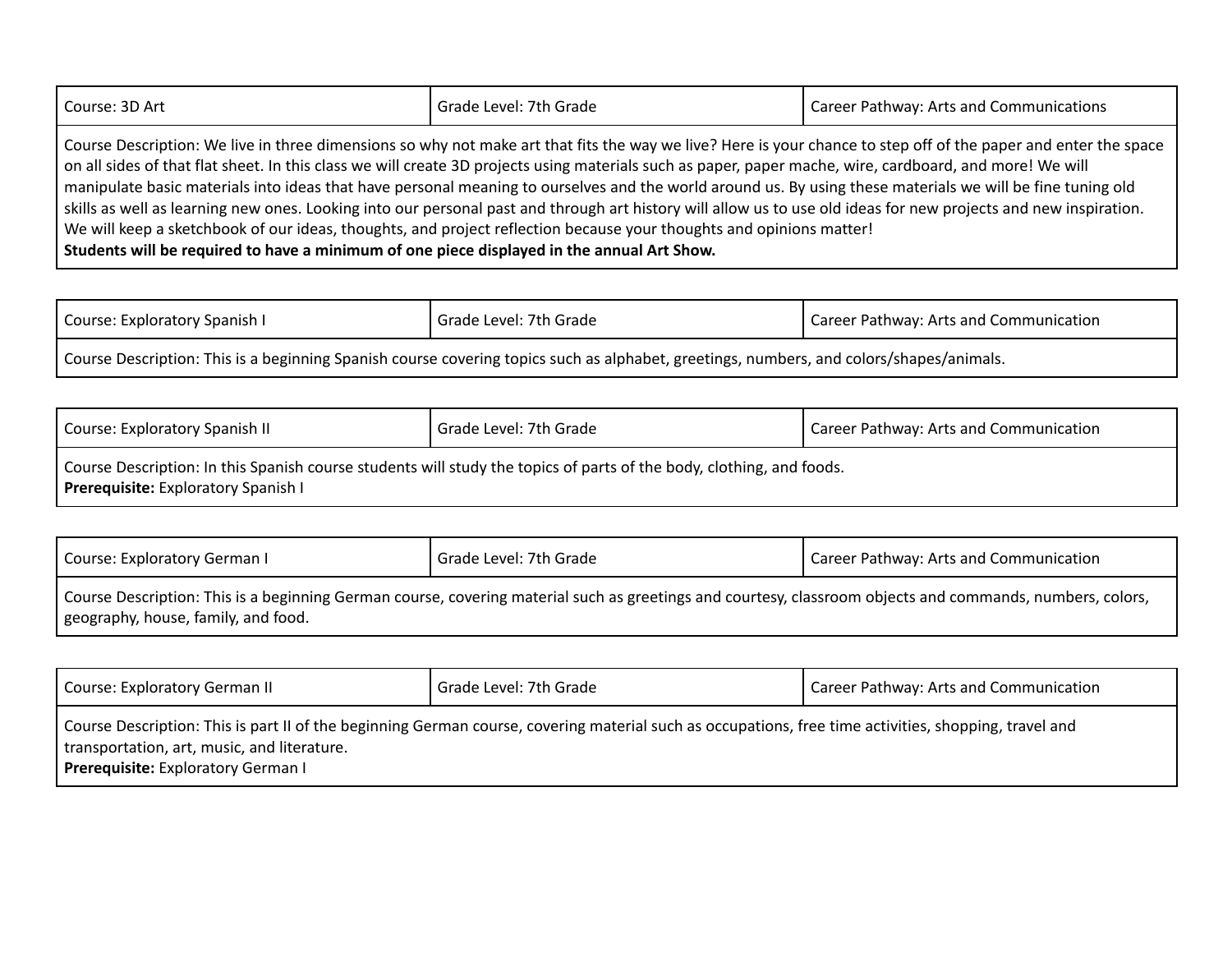| Course: Going Green                                                                                                                                                                                                                                                                                                               | Grade Level: 8th Grade | Career Pathway: Engineering and Industrial<br>Technology/Health and Science |
|-----------------------------------------------------------------------------------------------------------------------------------------------------------------------------------------------------------------------------------------------------------------------------------------------------------------------------------|------------------------|-----------------------------------------------------------------------------|
| Course Description: Students will learn about ways in which our world is 'Going Green.' This course includes activities in Biotechnology (Green Agriculture)<br>Including activities related to the future of agriculture in space. Students will also complete a number of design scenarios related to Alternative Energies like |                        |                                                                             |

Solar, Hydro, and Wind.

| Course: Design your World                                                                                                                                                                                                                                                                                         | Grade Level: 8th Grade | Career Pathway: Human Services |
|-------------------------------------------------------------------------------------------------------------------------------------------------------------------------------------------------------------------------------------------------------------------------------------------------------------------|------------------------|--------------------------------|
| Course Description: Students look at how neighborhoods and communities develop and the challenges associated with meeting the wants and needs of the<br>community within a budget. Students will ultimately create their own community using materials from the Future Cities competition. If time allows, we may |                        |                                |
| also tackle some issues and concerns in our own community.                                                                                                                                                                                                                                                        |                        |                                |

| Course: Engineering Design                                                                                                                                                                                                                                                                                                                                                                                                                                                                | Grade Level: 8th Grade | Career Pathway: Engineering and Industrial<br>Technology |
|-------------------------------------------------------------------------------------------------------------------------------------------------------------------------------------------------------------------------------------------------------------------------------------------------------------------------------------------------------------------------------------------------------------------------------------------------------------------------------------------|------------------------|----------------------------------------------------------|
| Course Description: Students will be provided a number of opportunities to put the Engineering Design Process into action in team based design challenges<br>that allow them not just to design and implement a solution, but spend a greater amount of time than provided in prior courses to test and refine their designs<br>into operational solutions to problems. Students will be required to journal their process and prepare a presentation of their work from start to finish. |                        |                                                          |

| <b>Course: Transportation Technology</b>                                                                                                                                                                                                                                            | Grade Level: 8th Grade | Career Pathway: Engineering and Industrial<br>Technology |
|-------------------------------------------------------------------------------------------------------------------------------------------------------------------------------------------------------------------------------------------------------------------------------------|------------------------|----------------------------------------------------------|
| Course Description: Students will learn about a number of different kinds of transportation systems (ground, water, space, air) experiencing hands-on design<br>scenarios and activities allowing them to design and refine solutions to problems in these areas of transportation. |                        |                                                          |

| Course: Introduction to Production                                                                                                                                                                                    | Grade Level: 8th Grade | Career Pathway: Engineering and Industrial<br>Technology/Business, Finance, and Information<br>Technology |
|-----------------------------------------------------------------------------------------------------------------------------------------------------------------------------------------------------------------------|------------------------|-----------------------------------------------------------------------------------------------------------|
| Course Description: In this course, students will learn how products are made and have their own production run to produce a product that they design. They<br>will learn about tools and machines in greater detail. |                        |                                                                                                           |